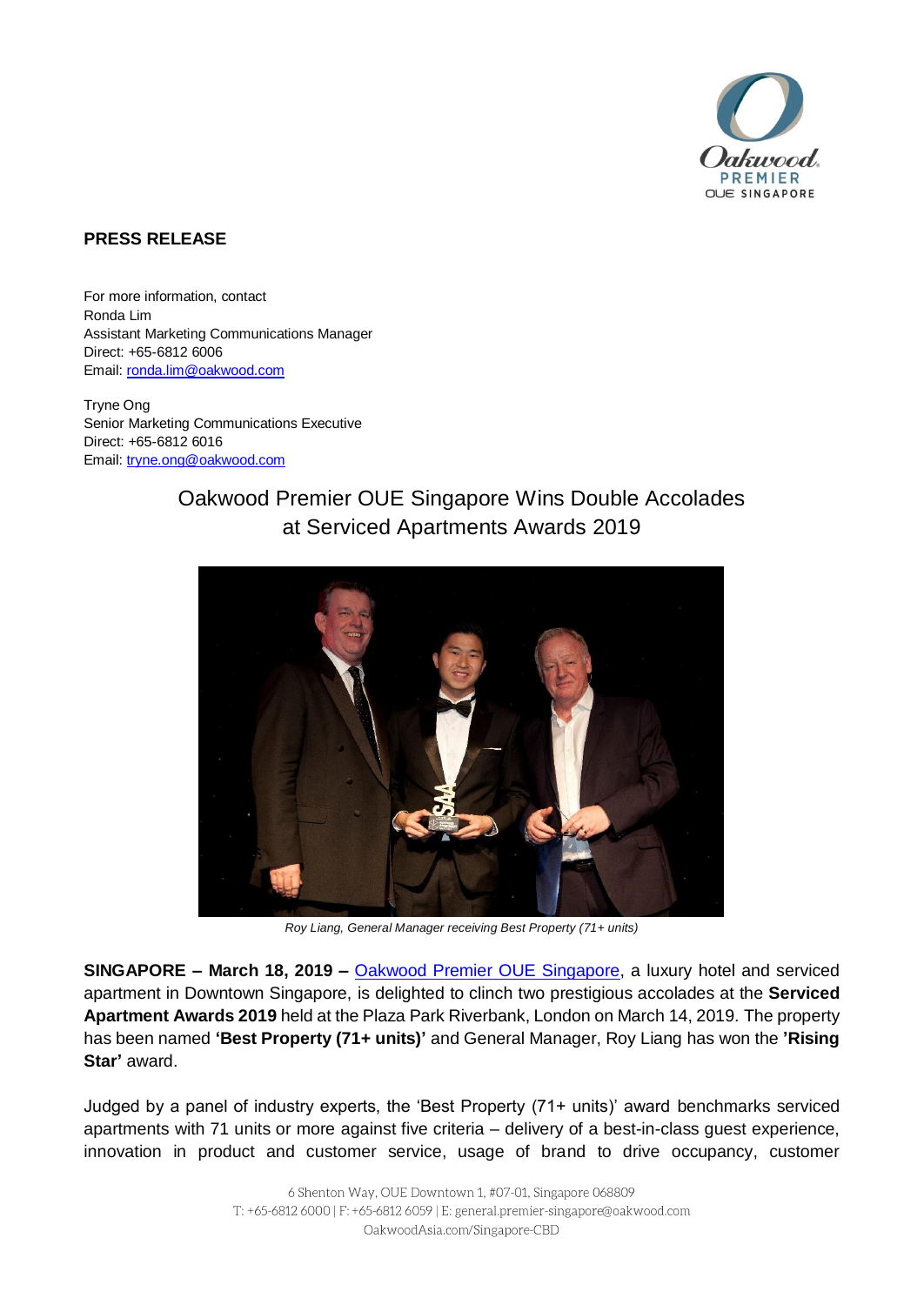

engagement and effective sales, marketing and distribution. The Rising Star is an award that aims to recognize industry newcomers who influence and demonstrate impact on sector growth and property development. The nominees were shortlisted by industry experts before public voting by readers of [Serviced Apartment News.](https://www.servicedapartmentnews.com/)



*General Manager, Roy Liang won the 'Rising Star' award*

"We are extremely honored to win the well-respected 'Best Property (71+ units)' award, which is a testament of the continuous effort and pursuit for service excellence by my team. I am humbled by the 'Rising Star' award and will like to share this recognition with the rest of the industry professionals who are change makers in their respective fields and are in this long marathon of service excellence with me," said Roy Liang, General Manager.

The Serviced Apartment Awards are the first and only dedicated awards created for and by the international serviced apartment, aparthotel, extended stay and short-term rental industry. The prestigious awards recognize excellence at individual, team and corporate level.

Notes to Editors:

Situated within the mixed-use development OUE Downtown, Oakwood Premier OUE Singapore is an award-winning 268 unit serviced apartment offering the best of luxury living, style and design. Blending urban style with nature-inspired elements, the elegantly furnished and well-appointed studio, one- and two-bedroom apartments are designed to give an exclusive residence for the sophisticated traveller, tailored with all the luxuries of a hotel.

Oakwood Premier OUE Singapore offers a comprehensive range of services including regular housekeeping and concierge services, 24-hour customer service, as well as state-of-the-art facilities such as the Fitness Center and Outdoor Infinity Pool. The property also raises the bar for premium serviced apartments with an in-house restaurant SE7ENTH, bar and Oakwood Executive Club, all managed by an expert culinary team to complement the luxurious accommodation offering.

For more information, visit [Oakwoodasia.com/Singapore-CBD.](https://www.oakwoodasia.com/serviced-apartments/singapore/oakwood-singapore-cbd/)

Follow us on: